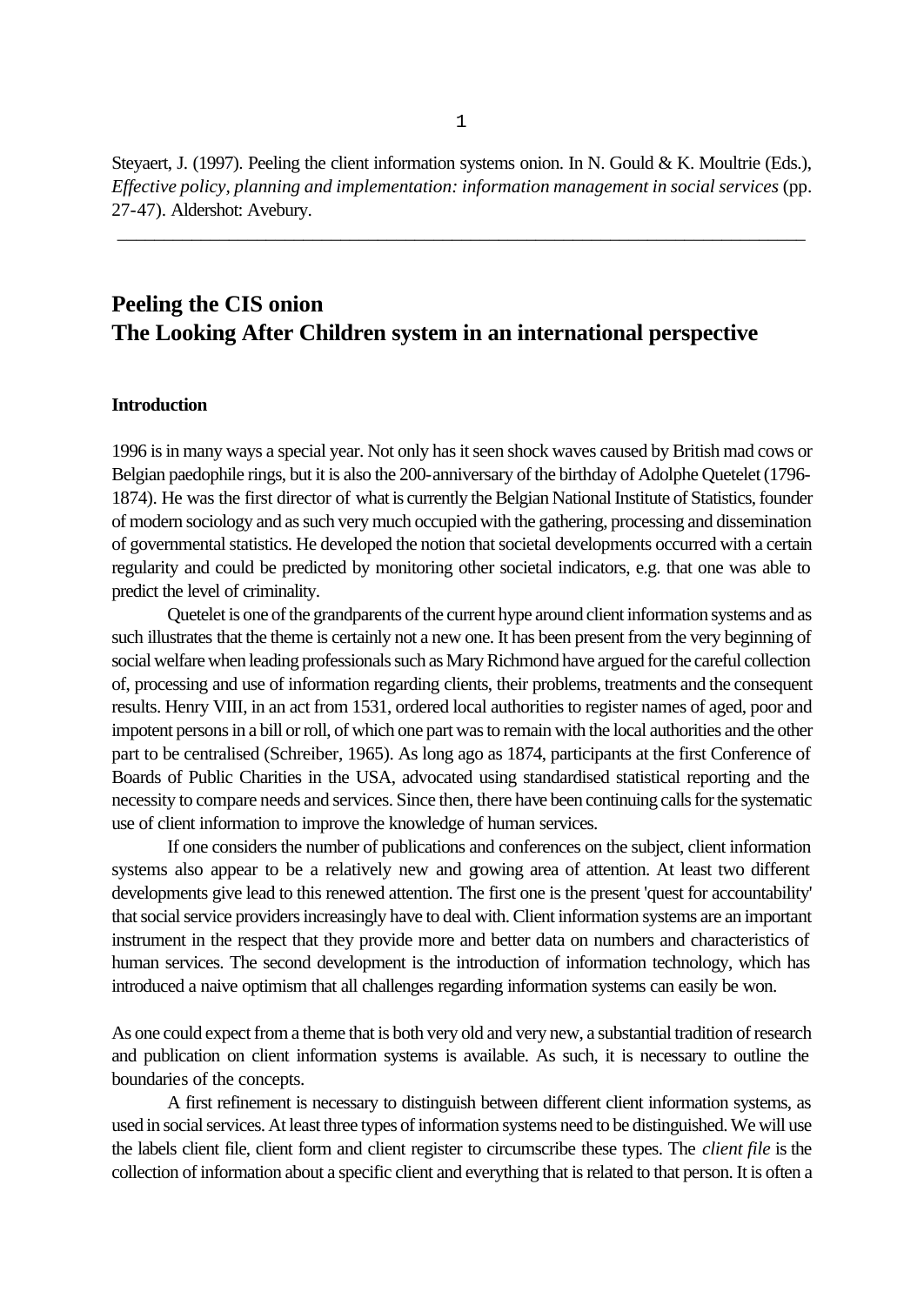folder with paper forms and notes in it, but can equally be a computerised folder, either structured or a collection of word processor files. Often, one uses the words *client record* to refer to the same as a client file (Kagle, 1993; Kagle, 1991; Monnickendam, Yaniv & Geva, 1994). In UK English, record seems to refer mostly to computerised files, although in American English record equally refers to paper based files. With increased application of information and communication technology in this area, both labels will become interchangeable.

A *client form* is a condensed translation of the information on a specific client, often in a highly structured and coded format. It can take the format of a paper-based form, or be part of a computerised database. Client forms most often are the basis of statistics used for managerial or policy purposes. Professional staff are required to fill in these forms, adjacent to their own client files.

Lastly, a *client registration* or the *registering of a client*. This is the labelling of a client case with a tag that implies special, formally defined procedures of monitoring and service provision. This is e.g. done in several countries in cases with (alleged) child abuse and neglect (e.g. the child protection register in UK), in order to give the case higher priority and prevent further damage to the involved child.

When talking about client information systems, we do not in the first place talk about computer systems. As new information technology is gradually making its way into human services and the term information systems more and more refer to computerized systems, this would be a misunderstanding, easily being made. When we talk about client information systems, we do refer to every kind of systematic, planned gathering, processing and use of data about clients, their characteristics, their problems, strengths, needs and the services provided to them within the context of social welfare services, as well as the impact of these services as seen from the vantage points of service providers, clients and the general public. The technology being used is of no importance in this definition, but the functional aspect the more so. These functions include the use of the information for clinical purposes, for organisational management and for policy making.

This contribution will describe the results of research into the usage of statistical data based on client forms systems in Flanders, the Netherlands and Israel. The usage of client files and client records has been the subject of other research activities (Kagle, 1990; Monnickendam et al., 1994; Prince, 1996; Timms, 1972). The benefits and disadvantages of client registers has also been subject of other research and publications (Miller, Fisher & Sinclair, 1993; Miller & Fisher, 1992). This text will outline the current state of affairs in the social services and elaborate on the existing bottlenecks. Having thus shed light on the present, it is our aim to look into our crystal ball and give indications of currently emerging trends. Finally, we will discuss these findings in the light of the *Looking After Children's* initiative.

#### **Current state of affairs**

Browsing through the literature, one can find different authors assessing the value of client information systems. For example, Ernest Burgess wrote "I find that many if not all the more progressive and discerning social workers are dissatisfied with their present methods of record keeping for the purposes of social diagnosis and treatment" (Burgess, 1928). In the United States, Jill Kagle writes more recently on the results of her social work records project: "case recording is a long-standing problem for the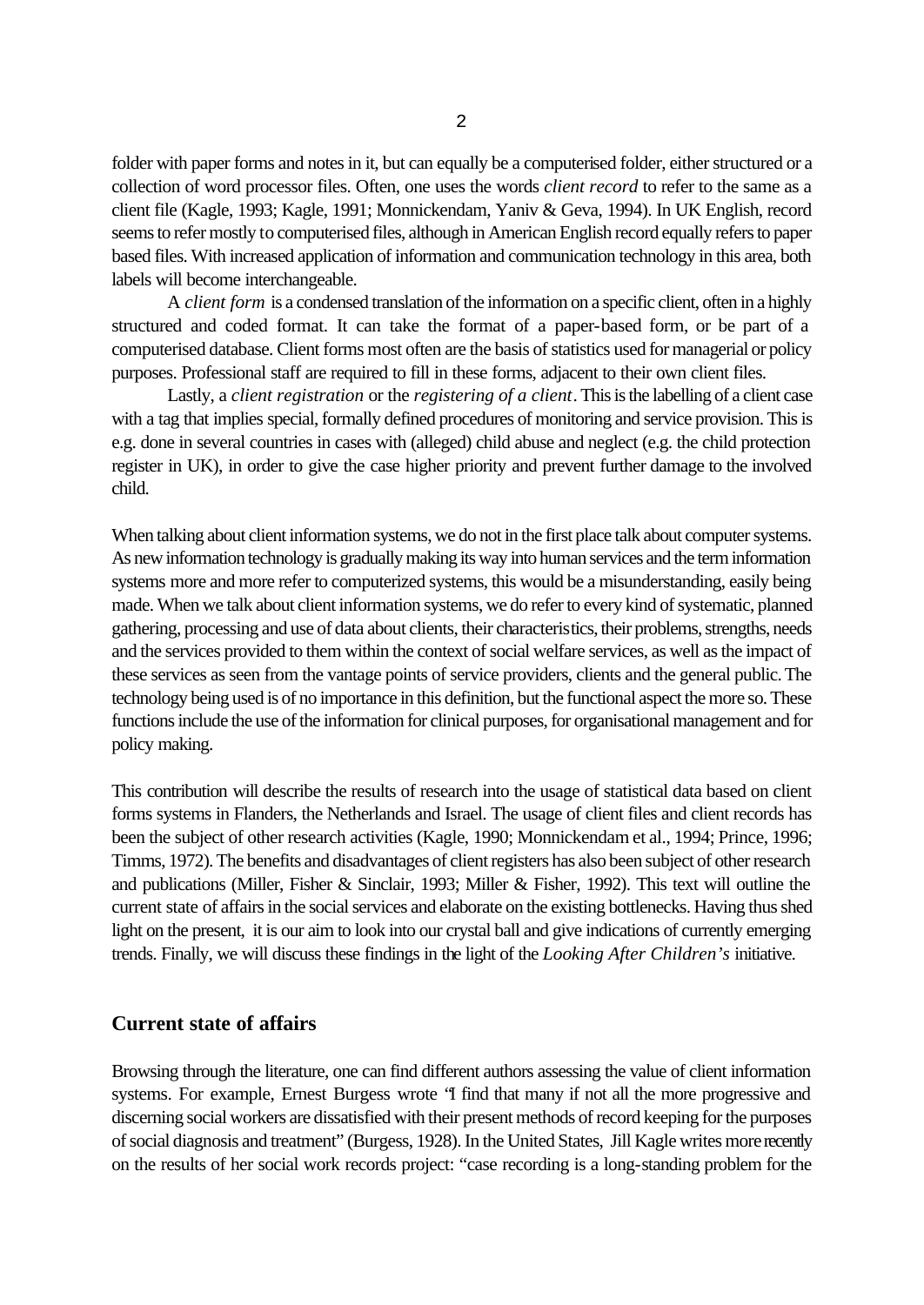profession. It is frequently a source of conflict between the direct-service worker and the manager" (Kagle, 1983). Yet another more recent publication has as title a rethorical question: "Data collection, are social workers reliable ?" (O'Brien, McClellan & Alfs, 1992). The authors write, based on the results of a survey amongst 244 social workers, the following: "Three-fourths of the social workers questioned the accuracy of information recorded about clients" (p. 96) and "social workers indicated dissatisfaction with the large amounts of perceived irrelevant information they are required to collect" (p. 97). Only this summer, the UK academic book scene saw the publication of a book entitled "boring records", of which the publisher claims it to be a best-seller (Prince, 1996).

All these quotes have a common pessimistic, down-hearted undertone. Starting from the contradiction between these negative research results and the seemingly contradictory optimism of current developments, both in social policy and technology application, we researched the current usage of client information systems in social services. As attention for policy and managerial developments dominate the current academic and societal debate, the client forms type of client information systems were our main focus. The research we did in Flanders (Steyaert, Maes & Smekens, 1994), the Netherlands and Israel (Steyaert, 1994) has generated an ideal-type description of the present use of client information systems, based on a number of semi-structured qualitative interviews. This ideal-type has been discussed with experts from other European countries and has been validated in that way (Steyaert, Benbenishty & Silon, 1995).

A first significant observation is that the overwhelming majority of social welfare services maintain some kind of client information system. The *scope* of these systems is to gather data on clients and services on a continuous base, this is on all clients throughout the working year. The notion of using sample techniques regarding the number of organisations gathering data or the time periods is hardly being considered, let alone being used.

The stated *aims* for having client information systems are situated both on an internal and external level. On the internal level, systems are aimed to provide profile information on clients and services and feedback on the clinical activities of the service organisations. On the external level, the systems are to provide data for accountability and control, mainly towards funding organisations and agencies cooperating on the service provision level.

The *procedure* used to gather the necessary data is mainly based on paper-based registration forms. Even in sectors where the introduction of new information technology has advanced considerably, the registration form remains the most important tool for client information. As an exception to this rule, some agencies have developed and implemented a computerised information systems that is being used by service providers in their daily work, thereby virtually disguising the existence of a quantitative client information system for these workers. In these cases, the paper-based registration forms have disappeared.

The intention of using paper-based registration forms is that these forms are initially filled out during the intake of the client, find their place in the clinical file on the client and 'grow' as the treatment process evolves. In practice however, these forms are rarely linked with the clinical file but are filled out at the end of the 'booking year' during tally-weeks, when the work of the agency has to be accounted for to the funders. This implies that a considerable amount of data is lost because of the time distance between the actual intake and provision of the service and the completion of the forms. This time distance is less of a problem in those services where treatment is limited in time (e.g. telephone assurance services, hospital social work) and those services using computerised clinical files. In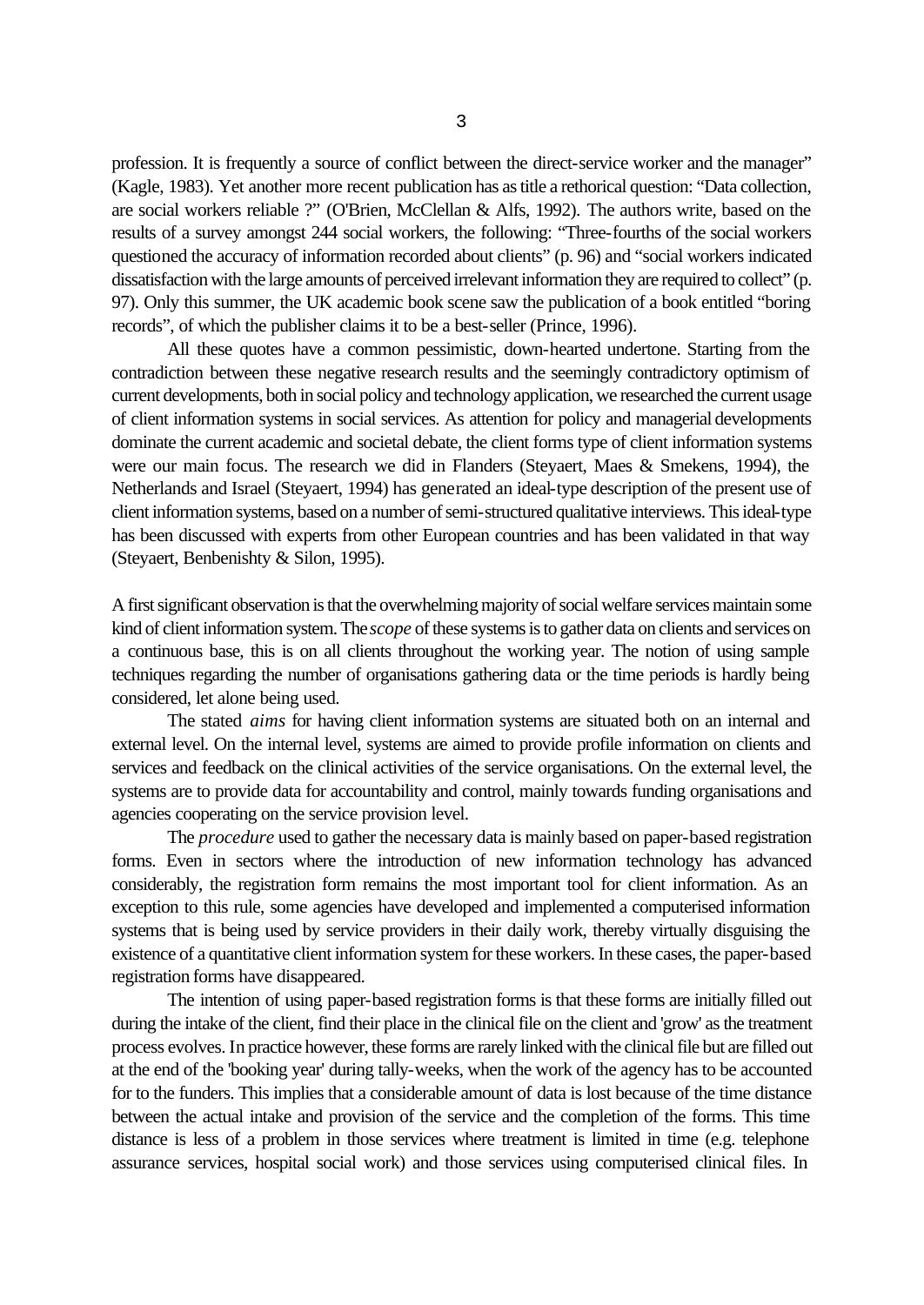Flanders, only one kind of services (child abuse and neglect centres) introduced semestrial assembly of data forms in an attempt to diminish the time distance. All other services work on a yearly base.

The *data* gathered deal with a range of characteristics of the clients such as socio-demographic data (gender, age, income situation, ...) and data on their problem situation and needs. As a general rule, data on the services provided and treatments given is far less substantial and data on the effect of the services, gathered at the closure of the treatment process or a certain time period afterwards, are nearly always missing.

The gathered data are also characterised by a high degree of diversity. This is partly due to the fragmented nature of the Flemish social welfare system both along lines of specialisation and ideological ones and the myriad of private organisations actually providing the services. Guidelines on which data to gather and which categories to use are sometimes developed at the level of a federation (an 'umbrella' organisation within a certain field of services and within a certain ideological framework) but seldom go beyond this level. In those case that they do, they tend to follow the ideological lines rather than the lines of specialisation. Diversity of data items and categories are of a historical, methodological and substantial nature.

The data entry, processing and *analysis* of the data is not done by the social welfare agencies themselves, but by external organisations such as the umbrella-organisation, the Ministry, universities or volunteers. The agencies provide the data on the level of clients, mostly just by handing over the pile of registrations forms. The data are 'beheaded' by not gathering or centralising the identification data on clients, thereby protecting their privacy. The time delay caused by these external analyses is considered to be problematic and may amount from several months to more than one year.

The output of the client information are presented to the agencies as a range of frequency distributions and cross-tabulations on their own clients, often of an overwhelming number and complexity far beyond the interpretation capacity of clinical professionals and most managers. The interpretation of the data is left to the agency, however without providing reference data or hints for use of the information.

A humourous account, would it not be for its realistic nature, of the way client data are analysed and presented is given by Rapp & Poertner (Rapp & Poertner, 1986). They headline the basic characteristics as 'give them more', 'don't tell them how well they are doing', 'don't speak English' (to be understood as : don't use narratives), 'aggregate to the max' and 'never use graphs'. Apart from the aggregation item, these characteristics can also be found in the Flemish situation. The availability of data presentation software provides a substantial challenge to overcome the issue of 'never use graphs', but their use by social welfare services has been minimal and remains behind opportunities.

The *usage* of the analysed data by the social welfare agencies, given the mentioned characteristics, is limited to the inclusion of some quantitative information in the annual reports. These reports are distributed and mailed to members of the board of the agency, other agencies, agencies to which or from which clients are referred and policy makers. The use of these reports by these recipients is virtually non-existent. Although the aims for having a client information system involve internal use, there are very few signs of this actually happening. Staff meetings, team meetings as well as supervision seldom rely on the data of the client information system. This situation of external and internal use (or rather, non-use) has introduced the notion of 'data-cemeteries'.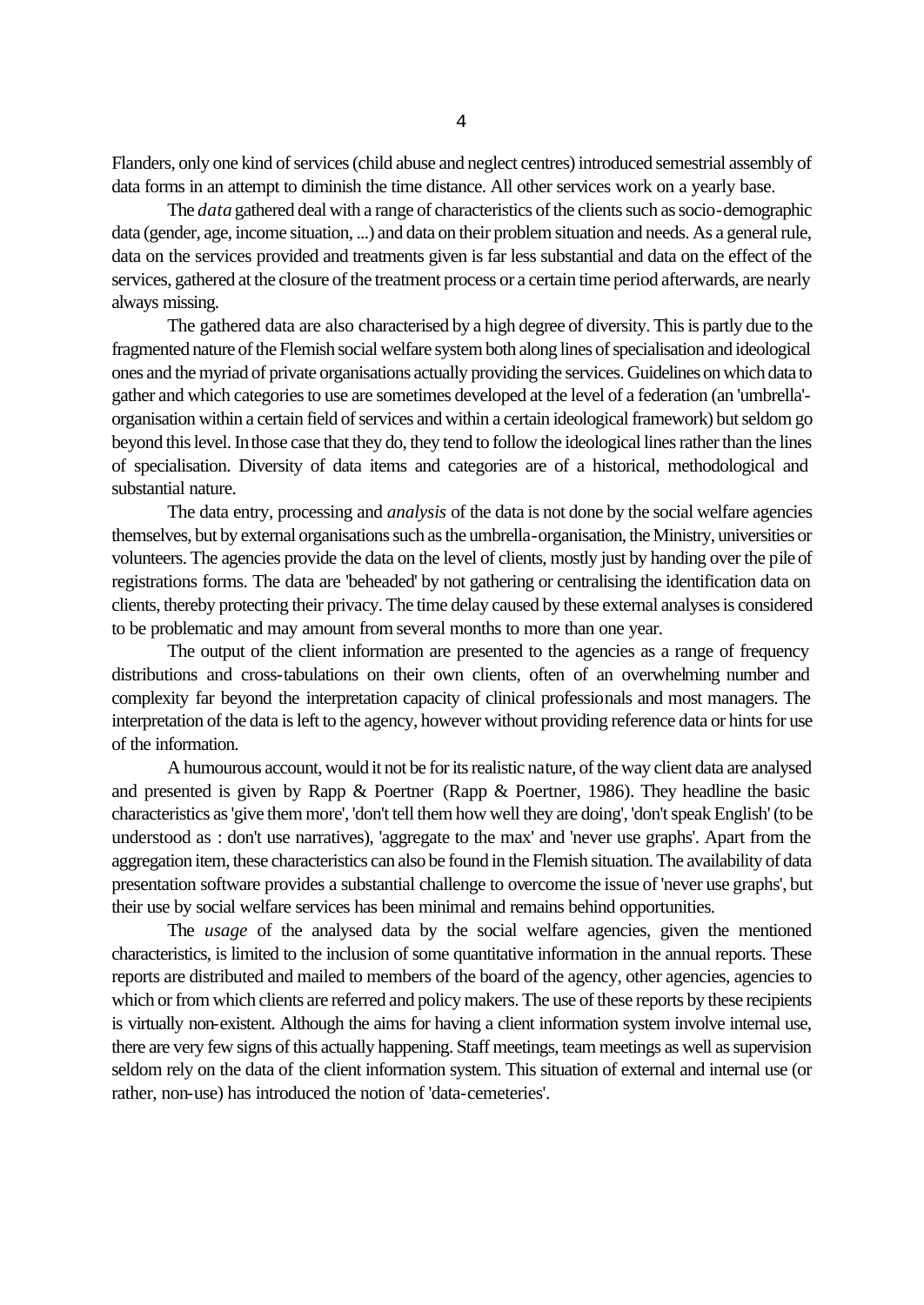# **Bottlenecks**

Elaborating on these findings on the actual and potential use of CIS in social service organisations, we need to look into some of the issues raised by practitioners and policy makers and specifically at the different layers of the issues that emerge from these remarks. They come from practitioners, managers as well as policy makers. Examples of statements include the following :

- we've been obliged to gather data for several years, but have never received any results in return; Why should we spend time on data ?
- we don't need quantitative data, we have other information tools
- why does government bother ? If they pay, we will do the caring
- our work is not to be captured in figures. It's far too complex for that
- it is an invasion of our clients' privacy
- existing CIS have no impact whatsoever on our work
- Government only is trying to control us by getting data on our work
- Caring is an art, not a science
- the picture emerging from those data is a distorted one. It doesn't reflect what we're actually doing
- our main tool is our personality, not fixed procedures of recipes from the manual

These statement reinforce the already gloomy picture of client information systems. However, they enable us to distinguish several layers of issues involved. We are thus able to uncover layer after layer, much alike to peeling an onion, perhaps including tears. The layers we distinguish can be labeled the methodological layer, the functional layer, the policy layer and the professional layer.

## **Methodological layer**

Elaborating on the ideal-type of present-day use of client information systems, the information gathered through our interviews and international literature, a number of substantial issues can be described. These can be considered to be shortcoming to be resolved in order to reach a minimal level of quality of client information systems. They include the issue of accuracy and reliability, falsification, cost-benefit balance, symbolic use, interpretation of the data and privacy.

#### *Reliability*

For the discussion on the issues of client information systems, we would like to make a distinction between accuracy and reliability of data, thereby indicating that there are both methodological and deliberate errors in data. We use the term accuracy to reference methodological errors, caused by unclear categories, vague procedures, etc. We use the term reliability to reference deliberate errors.

On numerous occasions, the issue has been raised that the room for interpretation by the practitioner during the activity of gathering data is to large and allows for errors to be made and a discrepancy between reality and data. This has been empirically tested by Auslander & Cohen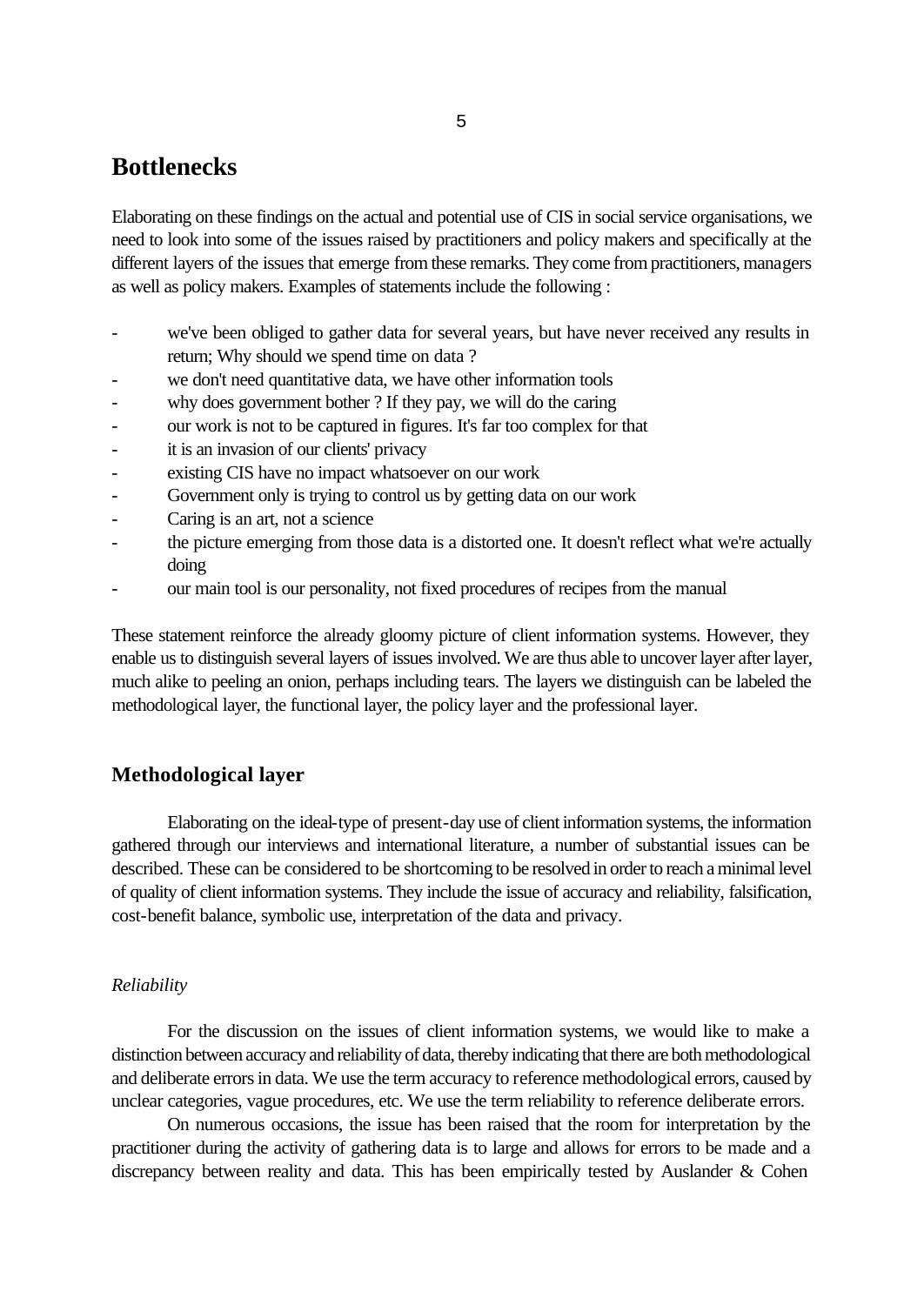(Auslander & Cohen, 1996), Sabbe (Sabbe, 1991), De Graaf (de Graaf, 1982), Harrod (Harrod, 1988) and Barnes (Barnes, 1993). The first group of authors (Auslander, Sabbe & De Graaf) worked with a group of practitioners that received fictitious case descriptions in the form of 'case vignettes' with the requests to fill out registration forms for these cases. Reliability regarding case reporting proved to be between 65 and 80 %, reliability on items with high face validity between 70 and 100 % and on those with low face validity between 43 and 81 % (for full details, see Auslander & Cohen, 1995).

The second group of authors (Harrod  $&$  Barnes) compared the data of the client information system with the data from the clinical files. Here also considerable differences were found. For each data item (e.g. address, age, ...), an average of 19.5 % of the data differed between the registration and the clinical file. This average differed from 0.7 % for a data item such as 'gender' to 54.7 % for the data item 'living situation at the end of treatment'. To our knowledge, no similar comparison has been done between client file data and client's real situations. Reliability levels would probably drop even further.

As reasons for this low level of accuracy, several elements are put forward. Firstly, the quality of the registration form and the accompanying manual is often very poor. Descriptions of data items are not clear, categories are not elaborated upon and seldom defined in operational terms. Training of practitioners for their 'concurrent roles of respondent, interviewer and coder' (Auslander & Cohen, 1995) is limited or missing. Secondly, registration data are the result of a construction process that can be influenced by social factors. There is a long way between a given fact and the data actually representing it. This long way involves transition of data through the stages of perception, definition, reporting, redefinition and recording. Before a certain event as e.g. child abuse becomes represented in data, it has to be perceived by someone. Beyond that, it has to be defined as such by those persons. Once this has been done, it has to be mentioned to one of the professional social welfare agencies. Not everyone relies on professional agencies with his or her social needs, but may instead rely on family or friends supporting networks. Once a given fact becomes known to professional agencies, it has to be redefined into 'clinical' languages after which is can be registered. In each of these phases, numerous factors can cause no registration (high workload, unclear administrative organisation, ...) or an unreliable one (insufficient training, unclear categories, clinical biases, ...).

One can clearly describe this process from fact to data as an elimination race. From the several facts, only a number of them will find their way to the professional agencies and into their client information systems. Moreover, different facts and data have a different 'survival rate' in this elimination rate.

One example from the medical field can clarify the importance of this process. In Belgium, general practitioners have the obligation to report occurrences of a number of infectious and venereal diseases to officials on the provincial level. The low quality and degree of reliability of these data however cause the resulting data on infectious and venereal diseases to decrease rather than increase knowledge on the health status of Belgian citizens. If we take the example of venereal diseases, we can assume that most people will be aware of their disease (phase one) and define is as such (phase 2). We can also be quiet secure that these persons will contact a general practitioner in order to get rid of their pains and agonies (phase 3). General practitioners being professionally trained an experienced, it is safe to assume all of them will be able to redefine the burdens of their patients as being caused by a venereal disease (phase 4). Up to now, most facts survive the elimination race quiet good.

The last phase however causes great problems. Research has shown that data on the occurrences of a venereal disease such as ghonnorea have to be multiplied by a factor 50 to 70 in order to estimate the actual number of occurences. Moreover, this factor is not a stable one in time or space. For instance,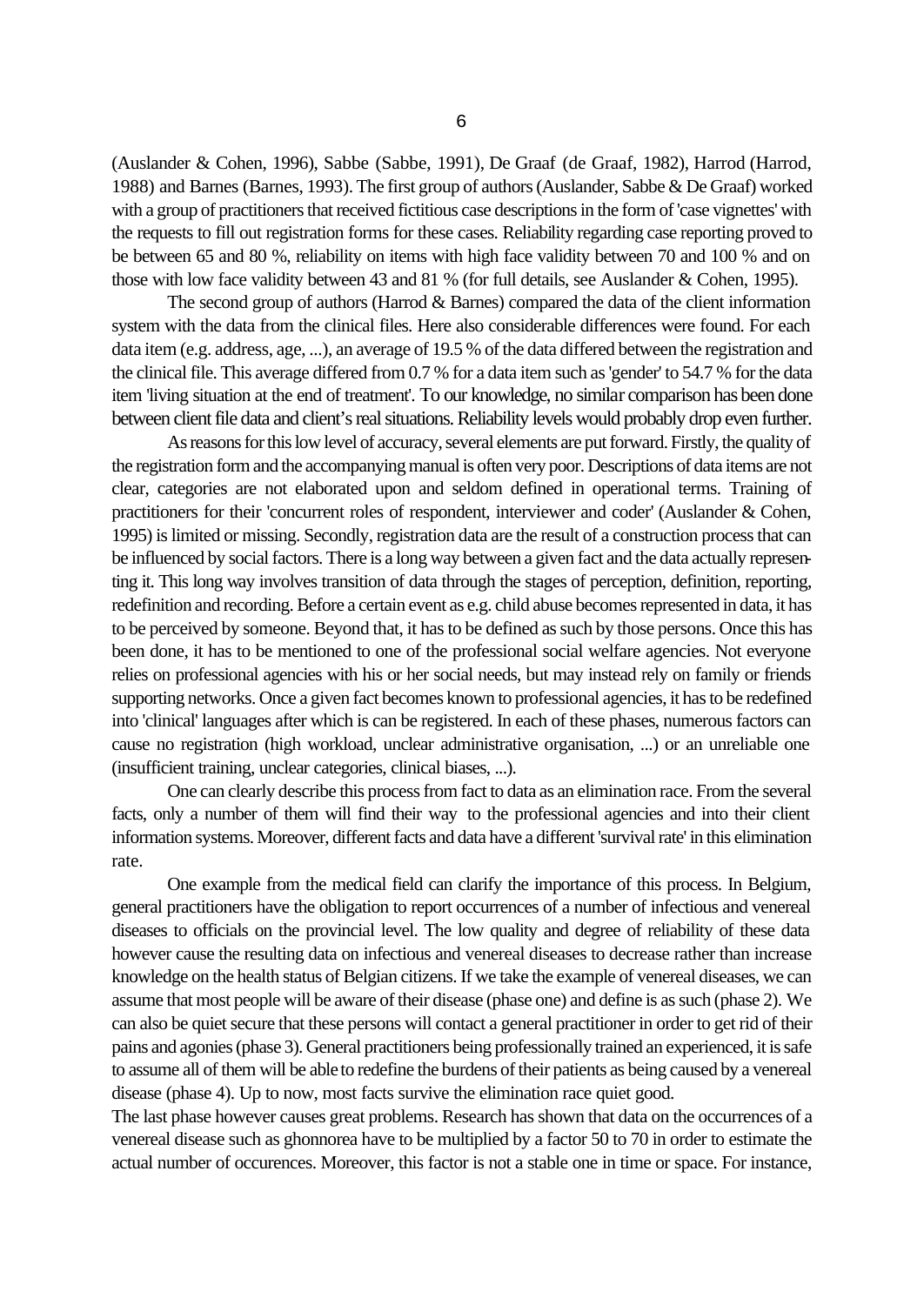the data on ghonnorea from 1980 showed that 62 % of all occurences came from only one province, even coming from mainly one hospital. One can start wondering about the medical reasons for such a high degree of occurences in such a limited geographical area, but it is apparent that the sense of duty of one team of general practitioners as opposed to the lack of it of their colleagues causes the differences in data to be of an administrative nature, rather than a real one.

Not only in this last phase of this 'survival race', data perish. It is well known that during the fourth phase of 'redefinition', data are mutilated due to low interrater reliability and organisational influences. Also the phase of reporting poses its threats to the survival of data. Several organisational and societal influences have an effect on the number of 'cases' known to professional social welfare agencies and the unknown 'dark figure'. A change in statistical trends therefore does not necessarily imply that there is an underlying change in society. A clear example of this phenomena is given by the sharp increase of child abuse and neglect statistics in Flanders. There is no reason to believe that these changing figures represent an actual increase in cases. Rather, the fact that in each province, a professional child abuse and neglect centre was established and media campaigns gave them a high profile accounts for the increase in *known* cases. Ditton identifies at least five different forces that influence the number of reported cases of a social phenomenon, and the number of actual cases is only one of these forces (Ditton, 1979)!

## *Integrity*

Apart from the methodological errors causing low accuracy, there are also a number of deliberate errors, lowering the reliability of the data. E.g. a practitioner can create a number of fictional clients or client contacts to induce a more profitable image of himself. A team of practitioners of a certain centre can, explicitly or implicitly, take a creative attitude towards their data in order to reach certain thresholds or impress funders. Only last month, a social service agency in Drenthe, in the Netherlands, was accused of fraud in their client statistics. They allegedly substantially raised the number of suicides and suicidal thoughts amongst young people, so as to gain more funding from commercial organisations.

These deliberate errors are caused by a (presumed) link between data in the client information system and the use of these data as an instrument of control by funding organisations. Whether this link exists or not is not really the issue here. The issue is whether practitioners in social welfare agencies perceive this link. The theorem of Thomas applies here: 'if people perceive situations as real, they will be real in their consequences'. In other words, if the agencies or the practitioners believe there is a link between data on clients and control/funding, they will have an incentive to try to boost these very data.

#### *cost-benefit balance*

Regarding client information systems, there is a strong imbalance between the costs and the benefits for the clinical practitioners. A practice of working with client information such as the one described in the ideal-type, brings with it a structural inequality between those who bear the burden for such a system, and those who harvest the benefits. The clinical practitioners are the ones to bear the burden, not only because they have to free some of their time to carry out the necessary administrative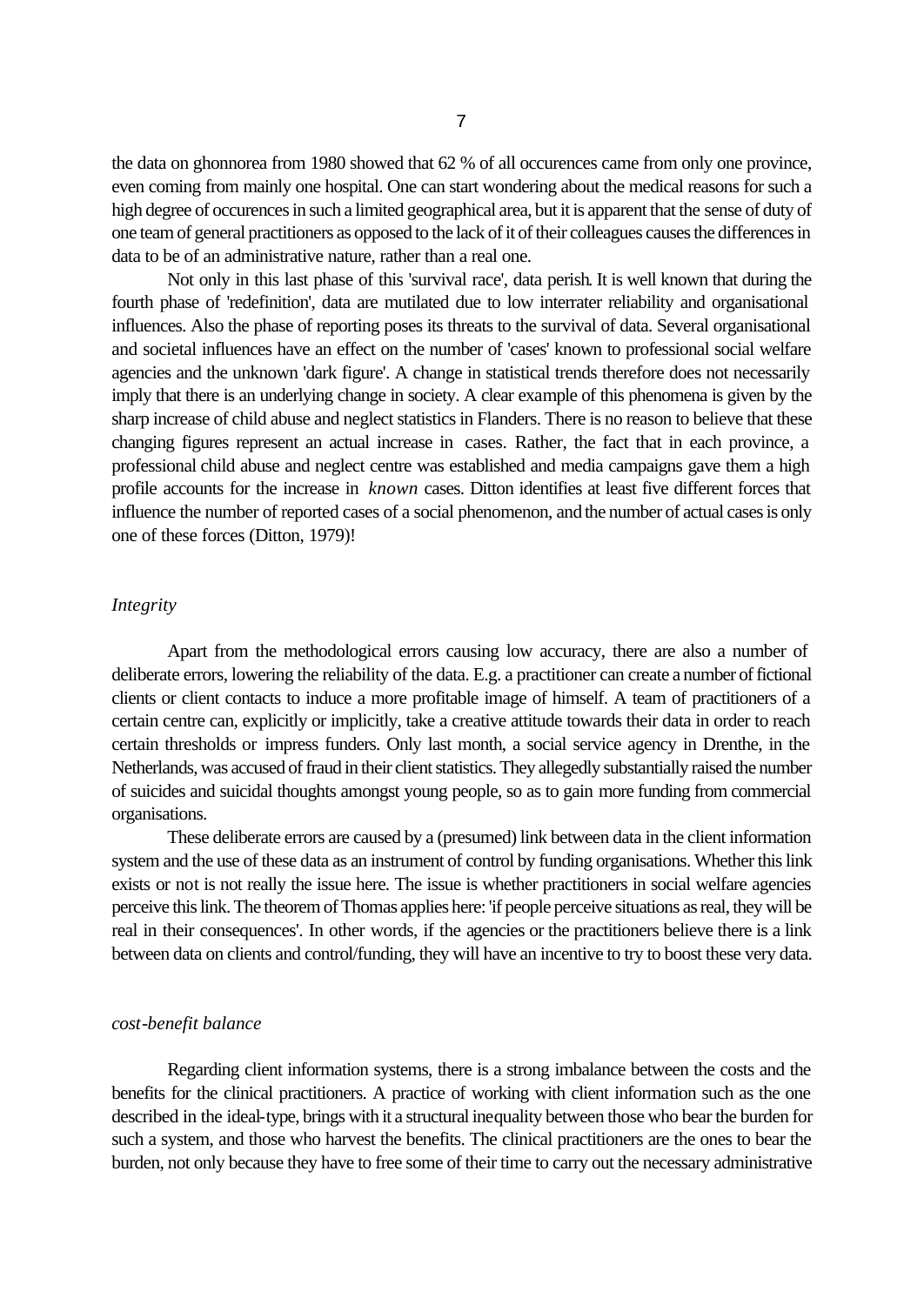work, but also because they have to do the 'translation' between the complex and often very nuanced reality of a client into a series of rigid and quantitative categories. It are however these same clinical practitioners that are least interested in the aggregated, quantitative information that their data are to generate. Instead, managers and especially policy makers harvest the benefit. By using the information, they plan the organisational strategy and the social policies.

This imbalance is often disregarded, by assuming that the practitioner should see that eventually what is good for his organisation is good for him. Unfortunately, the number of practitioners actually following this argument is not too high. Others refer to the potential benefits of the same data for clinical feedback and improvement of treatments. Again, unfortunately, not every practitioner has the possibilities and interest not only do conduct his daily work, but also to be a thoughtful practitioner devoting some of his time to R&D activities.

The imbalance between the carriers of the costs and benefits is a significant importance because social welfare services are characterized by a high degree of professional autonomy. The hierarchical relations found in commercial organisations are manifestly lacking in social welfare services, thereby giving the practitioners considerable power in the daily activities of these organisations.

#### *symbolic use*

Reading handbooks and research studies on how to use data in decision making at a clinical, managerial or policy level, one could easily come to the conclusion that decision taking follows a process of problem analysis, search for and evaluation of possible solutions, decision on which solution to implement following cost/benefit analysis, implementation and evaluation. Within such a process, the value and benefits of data and information is prominently clear. However, decision taking not always follows this process.

Daily, we experience that time and resources to look into costs and benefits of alternative solutions to problems is limited and does not allow for a complete analysis. Resources are lacking, or the efforts to be made are out of proportion with the issue considered. Decisions therefore are not always the most rationale ones, but are characterised by a 'bounded rationality'.

Moreover, even the sequence of the steps in the prescribed model of decision taking does not represent reality. Problems not always get clearly defined and solutions do not always come after problem definition and analysis of solutions. Just as children come up with a vast range of arguments not to go to sleep on time, certain solutions are selected on latent reasons before the appropriate problems and cost/benefit analysis are outlined to legitimate the decisions. The introduction of computer systems offer numerous examples of this phenomena.

This daily reality of decision taking leads to questions about the value of data and information. Is information always a substantial ingredient of decision processes, or does it rather serve symbolic purposes (Feldman & March, 1981)? Are statistics to the modern policy maker and manager significantly different from the chicken entrails to the shamans (Devons, 1961)? These questions are not without importance because there may well be a negative correlation between the symbolic use of data and the importance of their reliability. Data that are used in a symbolic way do not really have to be reliable, as long as they serve as a legitimation for decisions taken on other grounds.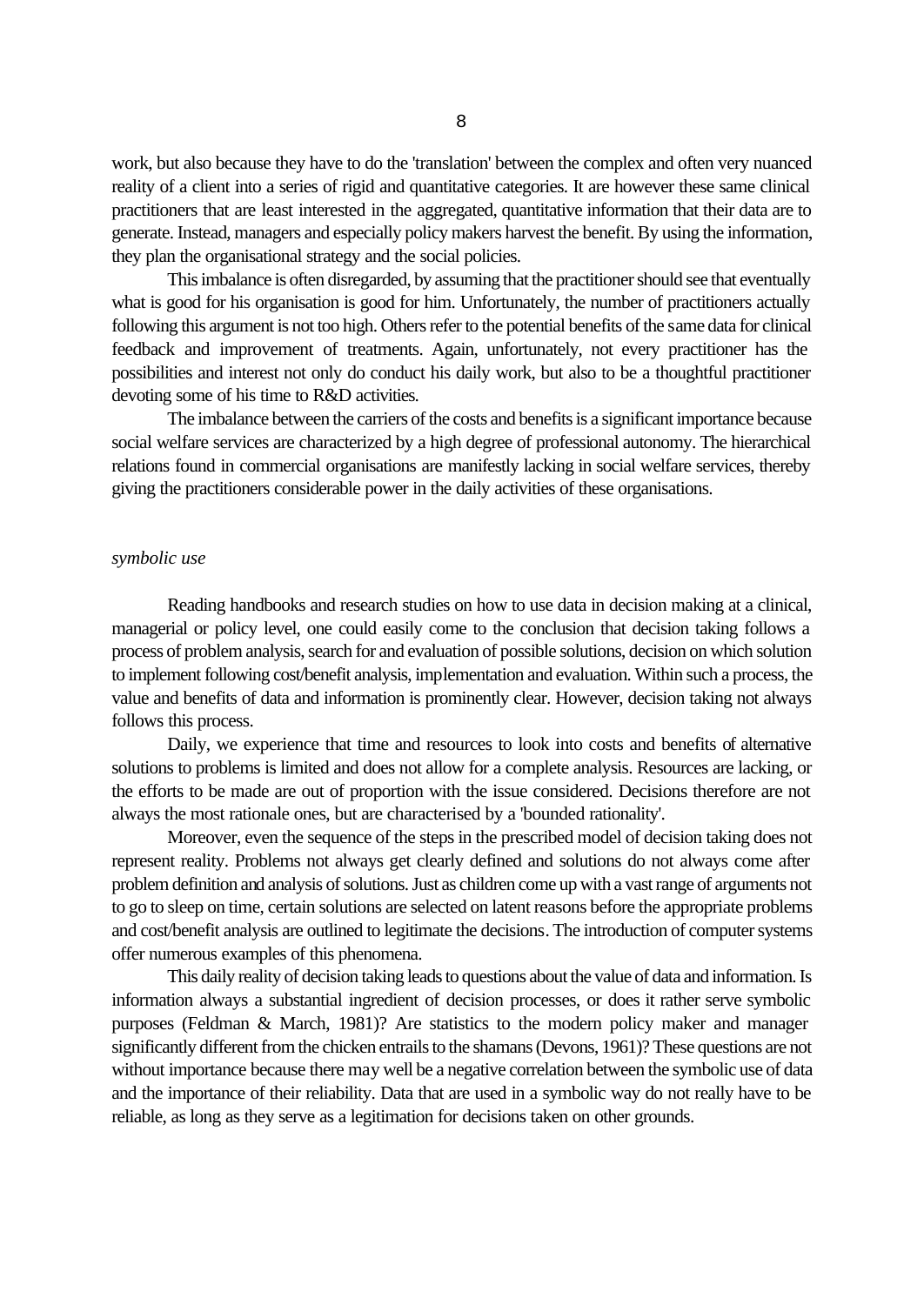#### *interpretation of data*

Another issue concerns the interpretation and use of the information by practitioners and managers. This is problematic for at least two reasons. Firstly, most practitioners and managers have a limited capacity to interpret statistics. Although every curriculum of social workers' education and training includes a compulsory course on elementary statistics, this is far from a popular course. Moreover, it often is given by an external staff member associated with a department of sociology rather than social work. The approach used therefore bears little direct relevance to clinical practice or carecoordination. Secondly, the limited interpretation capacity is caused by a sheer lack of reference data. If one receives a frequency distribution on the age or income situations of one's clients, how is that to be interpreted when there are no reference data on similar information from other agencies, due to diversity in data gathering activities or lack of structures that centralise and distribute these reference data ?

## *privacy*

A last issue, although not of minor importance, involves the privacy of clients and their family. The protection of privacy is often considered to be contradictory to the needs for data and information. However, this argument starts from a limited notion of privacy, focused on the individual. Indeed, it assumes that there is some private life to protect (van Hove, 1996). However, in order to establish this private life, is often is necessary to gather and process personal and sensitive data. Where would our private lives be without the results of e.g. epidemiological or social studies ?

The answer on the issue of privacy therefore should not be a total forbiddance to invade one's personal privacy, but a constant awareness of not gathering unnecessary data and not distributing these data beyond the limits of its scientific or policy purposes. Unfortunately, this awareness is not always incorporated in the development and implementation of information systems.

Moreover, the issue of privacy is often used to disguise one's fear and uncomfortableness with new information technology. When raising the question of privacy of paper-based information, the issue suddenly becomes much less important.

## **Functional layer**

Delving a bit deeper into the actual and potential use of CIS, we come unto functionality. It is directly linked with remarks such as:

'we don't need figures, we have other inf. tools' 'existing CIS have no impact on our work'.

These and similar remarks leave us wondering what the precise expectations of CIS are and what function we want them to fulfill within the social services. Surely the existence of CIS is not technology driven ? It's not because there happen to be computers who are good at processing quantitative information that we are developing and implementing CIS ? Of course not, there is a clear function to be fulfilled. From the stereotype outlined earlier, the function of CIS has been described as the provision of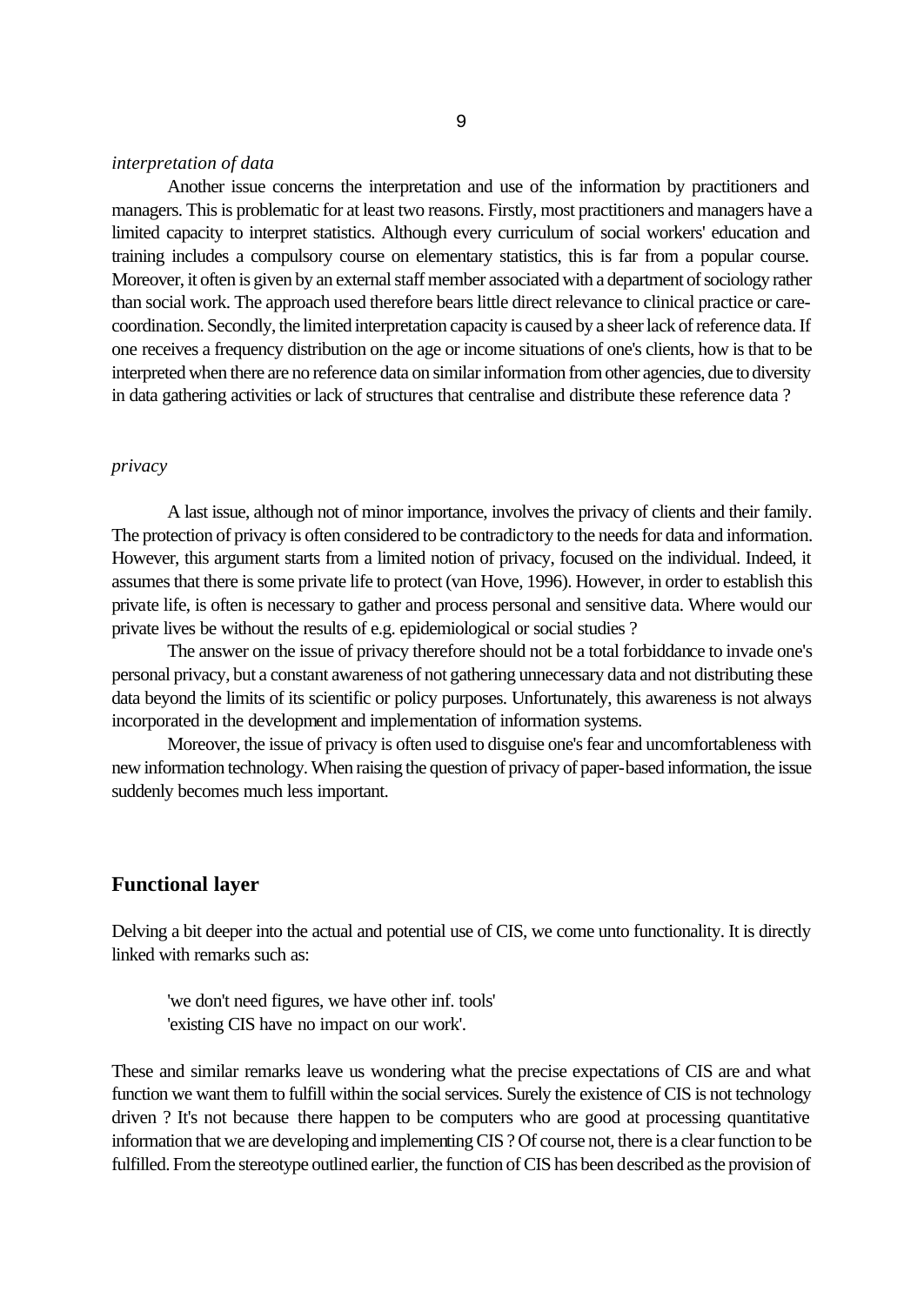relevant data for professional quality and social policy.

In order to assess the usefulness, either in today's reality or in social and technological feasible CISs, we need to develop a clearer view on what the information needs in social services precisely are and what information tools are available to address those needs. Only then can we assess the usefulness of CIS and judge their comparative cost-benefit in relation with other information tools.

Emerging from the interviews we did over the past years, a picture of these information needs began to crystallise. It distinguishes six different kinds of information needs in an average human service organisation, providing care for individuals. Those information needs are grouped into two main categories depending on whether they are related to clinical information needs (daily practice) or to organisational/professional needs.

The clinical information needs are four. They follow the normal sequence of the professional caring process, and are : information on client, care repertoire, care procedures and care evaluation. The non-clinical, non-daily information needs are the management information, both on a managerial and a policy level, and the professional information need, providing a base for the development of new caring methods, better matching of methods with clients and development of quality standards.

Following these different information needs, it is clear that human services have traditionally used information tools other than CIS, often for many decades. These tools include assessment interviews used during intake and diagnosis, interdisciplinary team-meetings during care decision making, professional experience during care giving and a combination of assessment interviews and team meeting for continuous evaluation.

Over the years, other information tools have been developed, such as structured questionnaires and scale techniques or decision support systems, but these have been slow in being adopted.

Regarding the non-clinical information needs mentioned, tools such as management-by-walkingaround and informal communications are important for managerial information while case conferences, professional training and supervision are most important for professional information needs.

Following these picture of different information needs and available information tools, surprisingly CIS do not feature in it. It wasn't mentioned and is not clearly matched with one of the inf. needs. So one is left wondering what precisely is the function, the place of CIS. One would assume that it's most likely place is in providing management information, as well as professional information. Above all, these are typically aggregated data sets.

## **Policy layer**

Moving beyond the technical and functional layers of discussing CIS in human services, we come upon a policy layer. This layer relates not only to the contents of CIS, but especially to who has the right what to do with what data. It relates to quotes such as :

- why does government bother ? If they pay, we will do the caring
- Government only is trying to control us by getting data on our work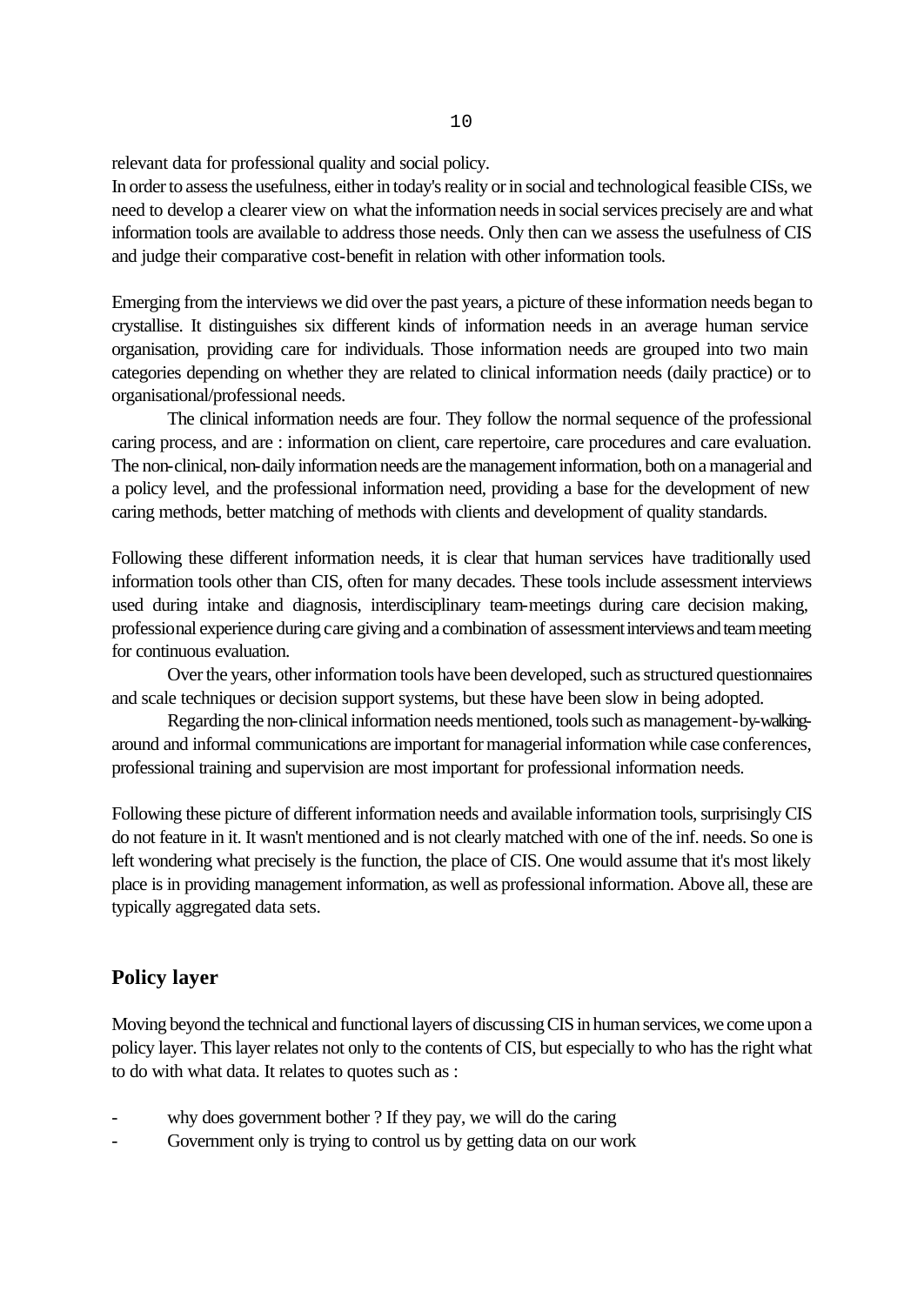These attitudes lead us to the issue of ownership of data and the question whether government as a policy maker can take up a steering role making use of data. In contrast to the statism of the UK or the liberalism of the USA, the social welfare setting of most European countries is dominated by the concept of subsidiarily: no responsibility or initiative is given to a higher form of government unless lower forms do not have the capacity to take up the responsibility. Applied to social welfare, this results in an important contribution of non-professional networks and non-profit organisations as main care providers. As such, it is a situation towards which the UK is rapidly evolving within the context of the implementation of the community care policy.

The past decennium has seen major developments in the relationships between state and social service providers. These developments have been triggered by the criticisms of the eighties on efficiency and effectiveness of social welfare services, by the changing political attitudes towards state responsibilities (neo-liberalism) and the issue of manageability of the welfare state. The ingredients of the developments are de-professionalisation (more attention for volunteers, family networks and the like), more focus on demand side of social welfare, introduction of business sense, reification of the different functions of service provision and a retreating government.

This cocktail of policy developments has a substantial impact on the information needs of government, professionals and clients. This gives ground to a quest for a uniformity of coding and classification language amongst different social services (see special issue of New Technology in the Human Services, 1996). It also results in client forms systems being expanded to contain not only information about clients and their problems, but also about staff, budgets and institutions in an integrated way. Another significant result is the emergence of sector-specific statistical offices, very similar to the National Institutes of Statistics that most Western countries have. These data-warehouses gather, process and distribute data on social welfare services and offer an opening to extensive data usage.

Within this renewed relationship between state and welfare services, it is vital to pose the question whether the newly emerging situation is one of recalibrated subsidiarily with a new allocation of responsibilities or rather a refined cybernetic control situation relying on powerful data collection tools.

### **Professional layer**

The discussion about the methodological, functional and policy layer of CIS leaves us with a few remarks not yet classified. These include :

- our work is not to be captured in figures. It's far too complex for that
- our main instrument is our personality, not fixed procedures of recipes from the manual
- Caring is an art, not a science

While these and similar remarks can often be heard from practitioners, they seem to find their background in the epistemological debate about social work and other caring professions. This debate has been launched by Heinemann in an article in 1981 in the Social Science Review, and has since caused many publications. It appears to be that two main positions dominate this epistemological debate. On the one hand, there is the position that beliefs social work and other caring activities should comply to strict scientific rules and be part of a completely rational process. On the other hand, there is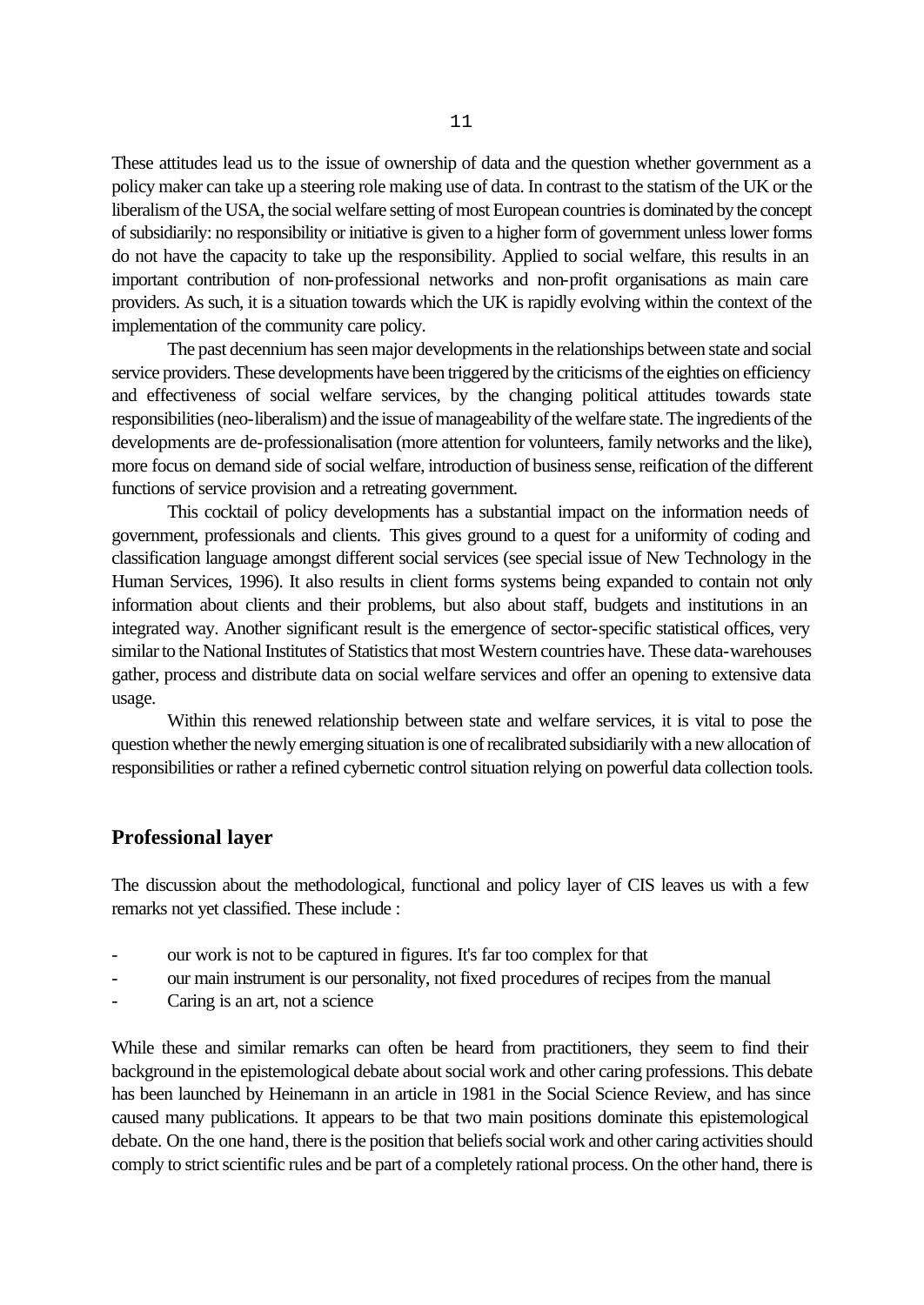the position that caring is an art, not to be subjected to process of accountability or rationality.

Both positions are well illustrated in a painting by P. Picasso, sciencia y caridad (1897, Museo Picasso, Barcelona) where a sick elderly woman is assisted at her bedside by a pitiful nun offering a cup of coffee (personalising charity, the empathic relation between a care-giver and his/her client) and a earnest looking doctor taking the pulse (personalising the professional, analytical, distantiated from the problem situation).

Within this tension between social work as art or as science, the last decade has seen a substantial grow of interest for the empirical foundation of service provision. This not only results in more academic or policy interests in outcome evaluation but also in a substantial increase of empirical research activities (see e.g. the journal Social Work Research or British Journal of Social Work), the importance of research methods in social work training and education and the current interest in the development and implementation of protocols in service delivery. This development naturally also initiates a counterdevelopment in the form of an epistemological debate. This debate dominates a lot of the professional publications of the eighties and leads to fierce debates. Unfortunately, it transformed to an academic mud fight between fundamentalistic proponents of conflicting and irreconcilable positions. The viewpoints taken become caricatures of Habermas' life-world and system-world and are as such useless both as descriptive categories or normative models. The acquiescent realism of the nineties is therefor more than welcome.

This realism consists of distinguishing at least three different roles for science and information processing within the professional of a social worker. A first, most tangible role is that of *care provider*, the daily confrontation with problems and the ordeal to apply whatever knowledge is available to establish improvements. Within this context, aggregated client data are pretty useless.

This same social worker is however not only a care provider, but also a developer of knowledge. Through his or her daily practice and through research and development activities, the body of professional knowledge is incrementally corroborated and new knowledge emerges. Although in principal aggregated data are extremely useful within this context, in practice they are not. They lack not only reliability, but also validity by not taking into account enough detail on the problems of the clients, the social context, the provided care nor the outcome of the services provided.

Lastly, the social worker is also transmitter of knowledge, in his/her role of lecturer or trainer. Knowledge not only needs to be developed and tested, it also needs to be disseminated. Within the context of social work education and training, this dissemination is strongly focused on learning through practice. Again, the importance of aggregated client data is minimal.

#### **Looking after Children**

The findings described so far are based upon research in Flanders and to a minor extent in the Netherlands and Israel. These findings have been validated internationally at several conferences as well as a special expert meeting (Steyaert et al., 1995). The question needs to be asked to what extent the UK situation in general and the *Looking After Children* initiative in particular confirms or adjusts this description of client information system usage ?

The *Looking After Children* (Ward, 1995) and the accompanying Looking After Children Computer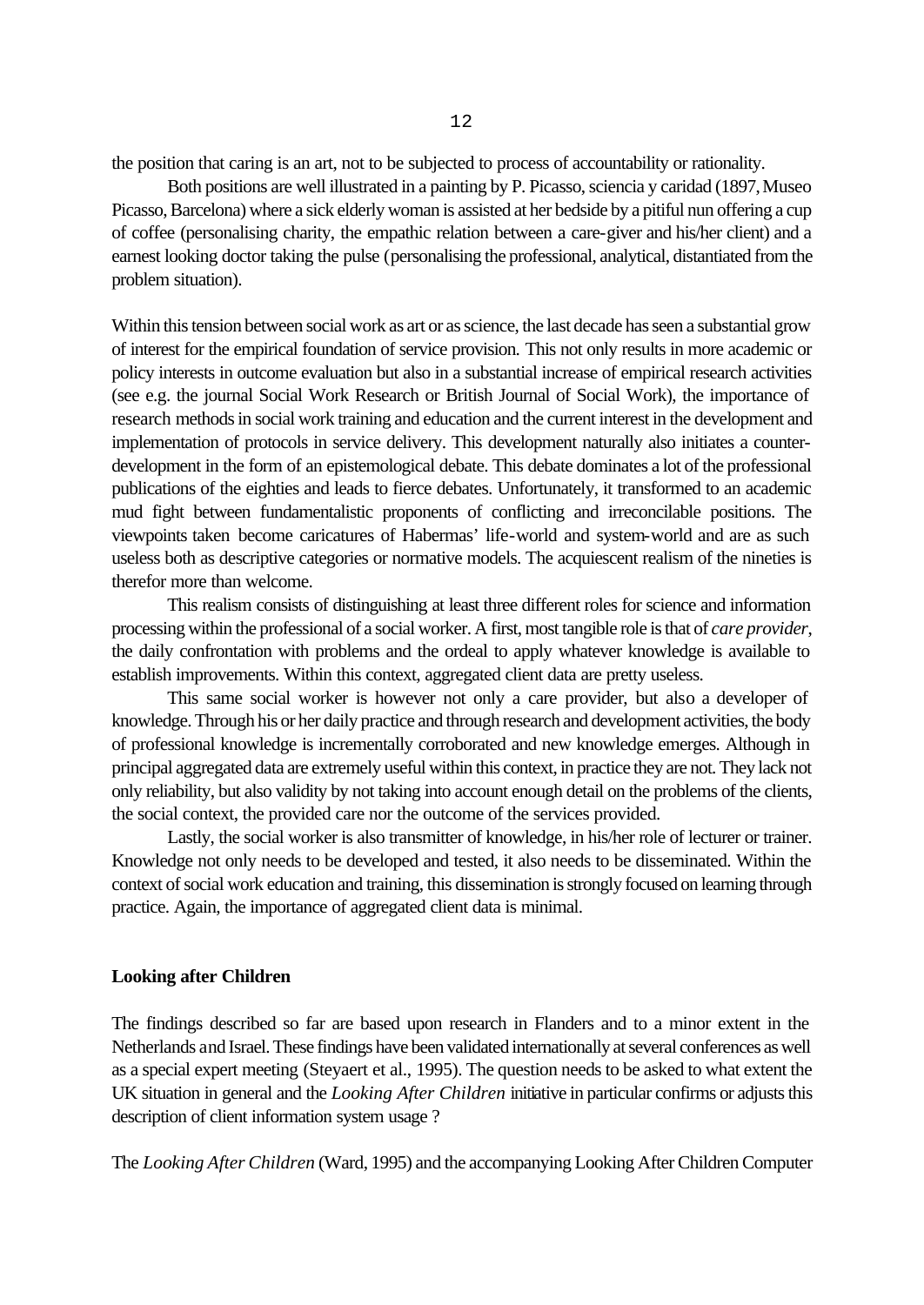System (Kerslake, 1996; SSradu, 1995) is the label referring to a project monitoring the quality of services provided under the Children Act (1989). Tangible products of the projects are a set of forms for different age groups and different aspects of a child's care, a computer program and a form (903) for the annual return of statistical information to the Department of Health.

The first observation to make is that, probably because of the high involvement of the state in social service provision in the UK and the scale of social service departments, there is a much higher involvement of computer systems for administrative support in the UK than in other European countries. The landscape of social services in e.g. the Netherlands, Germany or Flanders is of thousands of small scale non-profit organisations funded by local or central government but without substantial coordination amongst them. Average size is often just a few professional staff with little or no administrative neither managerial support. Comparing this with the UK situation, one can only be amazed by the huge differences within neighbouring countries.

Following this situation, the information technology infrastructure in social services in mainland Europe is less disseminated (as there was less need and resources for small organisations to involve technology), less networked but more modern (as they did not buy big systems but went for cheap personal computers) (Steyaert, Colombi & Rafferty, 1996). However, it is highly amazing that professionals are not the prime users of the computer systems in the UK.

Information technology being more commonly available and social services departments being such large-scale organisations, it is no wonder that client information systems in the UK are generally more structured and more automated than in mainland Europe. Recent findings suggest a level of electronically available client files to an extent that is far beyond that of other European countries: "The 1996 survey found that, with very few exceptions, basic information is held on a computer record for all groups of service users."and "The number with 'basic data' on 'children at risk' has increased from 38 % to 44% and the proportion holding 'extensive' information went up from 52% to 56%" (Barnes, 1996, in press)

This has as a consequence that the use of client forms within the UK has largely disappeared from the social workers' point of view and has been replaced by the automated extraction of the required data from electronic client records.

The LAC's system is consequently a hybrid between a client forms system and client files. As such, it allows the statistical information needs of managers and policy makers to be embedded into an information system that addresses the information needs of the service provider. In that way, it is an integrated information system (Benbenishty & Oyserman, 1996). This is likely to increase reliability of data. It reflects the findings of Rami Benbenisthy, who claims that reliable data on an aggregated level can only be obtained if and when they are rooted in useful information systems for clinical social work: "if you want to harvest the fruits, you have to tend to the roots" (Steyaert et al., 1995). Although personally this author has doubts about clinical information systems being a necessary condition for sound statistical information, it is beyond doubt that the presence and usage of these systems are a sufficient condition. In this respect, and to the degree that Looking After Children and LACCS actually fulfill their promise of being an information tool for direct social service providers, it will prove to be an excellent basis for the gathering of annual statistical returns that can be used for professional, managerial or policy purposes. If however Looking After Children remains to be just structured files and forms that are imposed upon service providers and bear no relevance to them, the information system is doomed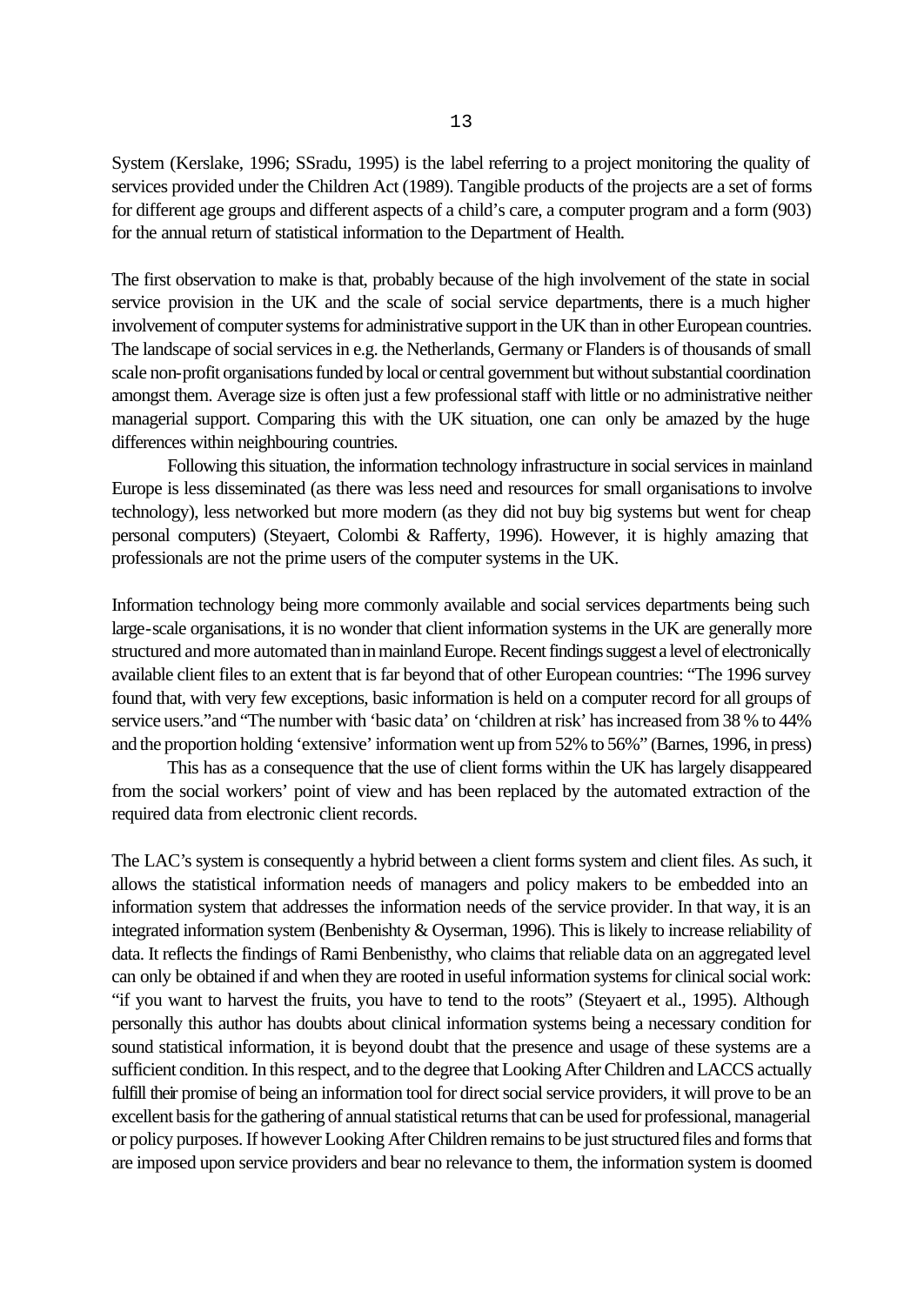to be flawed by unreliability and lack of integrity. The potential synergy between managerial/policy needs and professional needs will grind to a complete stop and rapidly transform into a bureaucratic burden for all involved. It is evident that the research and development team behind LAC and LACCS are well aware of this threat.

Apart from a project addressing quality assessment in child care, the Looking After Children initiative is also a noteworthy effort to standardise the coding and classification of information in a specific area of social services. This matches the current international trend (see special issue of *New Technology in the Human Services*, issue 9.3, 1996) that can be seen in the Netherlands, Flanders, Japan, Finland and other countries. As such, it enables data to be comparative above the level of the individual social service department. It therefor enables the child care aspects of the UK social services to become subject to the developments of targeted statistical offices and social indicators, as outlined earlier in this contribution.

Earlier on, we outlined that on average, client forms systems gather and process data on clients, problem situations, treatments and outcomes. Unfortunately, these areas receive attention in a strongly decreasing order. Data on treatments is seldom available, outcome information almost never. It is a major achievement of the LAC and LACCS systems that they explicitly address the area of treatment outcomes and even do this by introducing non-categorical variables. However limited this attempt might be compared to a full-scale psychometric assessment throughout the whole service provision process (Hudson, 1996), it is within the logistical and organisational constraints of today's social services a significant innovation.

While LAC and LACCS harmonise and support the gathering of data in a relatively easy and structured way, the issue remains what happens with those data. Statistical information is assembled through the use of the 903-forms and returned annually to the Department of Health, but what happens with it afterwards ? The LACCS help file claims: "The Children Act 1989 provides the statutory framework for collecting information about how local authorities carry out their duties in relation to the provision of social services for children. Section 83(3) of the Act requires local authorities to transmit to the Secretary of State any information that is required about the performance of these duties or about the children concerned. In turn, the Secretary of State has a duty to place before Parliament a yearly abstract of this information (Section 83(6))" as well as "The information collected through the 903 returns is compiled to produce national overviews. These are used to monitor trends, formulate and evaluate policy and account to Parliament. Figures for each local authority provide comparative information on patterns of provision for looked after children.". However, the LACCS system does not enable a local social service department to perform an analysis on its own data or compare those to the statistical profiles of other social service departments. Is the situation created here different from the one found in our research, characterised by the creation of data-cemeteries ? Is LAC and LACCS just another, more efficient way of 'feeding the beast' ? (Phillpotts, 1996, this volume). The return of data by the DoH to local SSD's in the form of the key indicator expert system is certainly an indication that return of comparative accessible data is one of the objectives. It is unfortunate that this key indicator expert system is not integrated with LACCS and substantially less user-friendly.

The data collection organised by LAC, LACCS and many similar systems is, because of its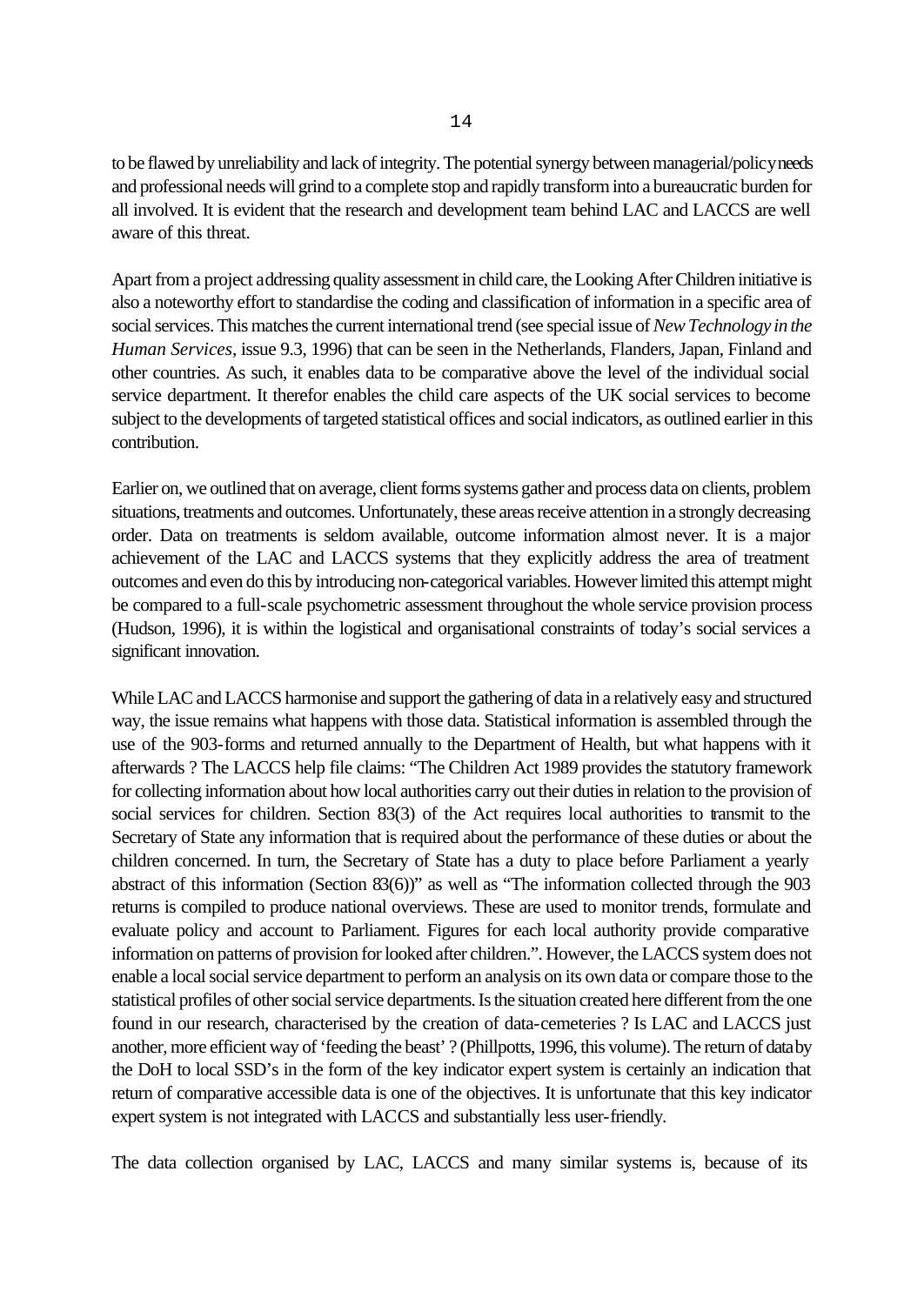embedidness in social service provision, restricted to a view on social welfare reality through the glasses of the social services and therefor necessary results in a partial, distorted picture (see earlier remarks on reliability of data). When the Social Service Inspectorate reported last year on the findings of an inspection exercise into the implementation of section 17 of the Children Act 1989 and stated that "SSDs had little knowledge of the level or type of need in their areas because management information systems were poorly developed", it is crucial to understand the information needed to acquire knowledge of the level or type of needs in specific (geographical) areas will never be fully available through composite analysis of client information systems. These information needs call for data collection through other means, as e.g. illustrated in other work done by SSRADU (Wright & Gould, 1995).

Finally, one has to make clear that the LACCS computer software to accompany the LAC system is clearly not a technology-push approach to client information systems. Although of course the latest technology has been used to produce the software, the whole LAC approach originated and developed long before the technology became an ingredient of the project. If one looks at other projects, even this minimum critical success factor for quality is often lacking.

#### **Conclusion**

## *Could proper information management have saved Rikki Neave ?*

Rather than summarise the information and arguments given earlier on in this text and reflect on them, it is intriguing to see what the implications of them would be in the daily life of a service provider. On Thursday 31st October 1996, the first day of the IMISS 2 conference, the UK newspaper headlines are dominated by the case of Rikki Neave. This six year old boy was found murdered in 1994 after a short life full of misery. The mother of Rikki Neave was found not guilty of murder but sentenced to seven years for cruelty to her son. The case was known since 1991 to police and social service department. Rikki was on the risk register of the local social work team. Many questioned the role social services played in this case. The government even ordered "a social service hit squad into ... to shake up child protection procedures" (the Guardian, 31-10-1996, page 1). What impact could proper information management have had on this case ? If we cannot identify the positive contributions information management can have on service provision in cases such as that of Rikki Neave, our concern with information management must be a wastage of intellectual energy.

The case of Rikki Neave is a perfect illustration of a dilemma that every social worker faces in every case, day after day. The dilemma is that between finding the right balance between the risks of making what social researchers call type 1 or type 2 errors. In social research, a hypothesis is either validated or rejected by the facts gathered through e.g. a survey. Two mistakes can happen, that is the hypothesis can be rejected while it is actually true (type 1 error) or the hypothesis can be accepted while it is actually wrong (type 2 error). A social worker in child protection has to assess each case and make a decision on whether or not to take the child out of the family and into care. If the criterium to take a child into care is that the child is at danger, the social worker is put into a similar position as any social researcher: a type 1 error would imply that children actually in real danger are not taken out of the family, resulting in cases like Rikki Neave. A type 2 error would imply that children are taken out of their family and into care, while they were not really in any danger. Social workers are daily confronted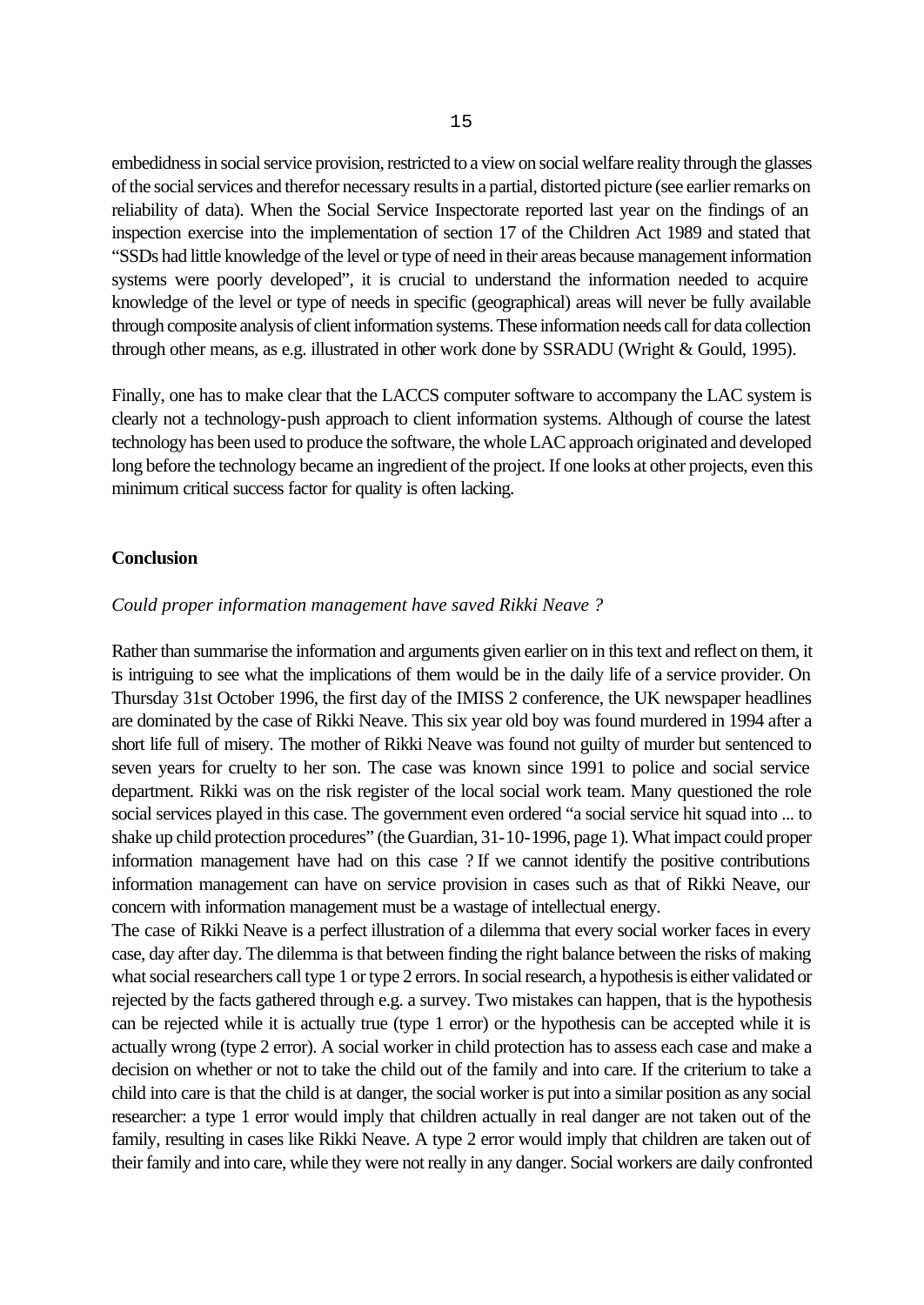with these choices and assessing the risks of either making type 1 or type 2 errors. Elimination type 1 errors is within that context the aim of every social worker, but has some rather impractical consequences if taken seriously. As social workers have no crystal ball to predict accurately which child is in danger, reducing the risk of a type 1 error would imply an increased amount of type 2 errors and as a result an explosion of the budget for child care. Within other human services, it has been shown that practitioners prefer to accept a higher degree of type 2 errors rather than risk their own reputation by making a type 1 error (Scheff, 1966). This however either results in increased budgets or in long waiting lists for care provision. The standards currently being used within LAC cannot be reasonably used as assessment criteria as probably a majority of families would have to be considered for substantial care. It is only through inefficiency of the assessment procedures that social work can survive and achieve some of its aims within its allocated funds.

Could proper information management involving instruments like LAC and LACCS have had an influence on Rikki Neave and have influenced this type 1/type 2 error dilemma ?

Yes, beyond any doubt information management could have an impact but not through providing a control mechanism for social work supervisors, as the UK newspapers suggest. However information management could have a positive impact by providing social workers with a framework to collect structured information about cases, thus easing the transition of cases from one worker to another, by providing a framework to monitor cases and take due action, to establish a tool that provides social workers, supervisors and managers with detailed facts to legitimize their requests for proper resources for the tasks they are facing.

Unfortunately, proper information management will never be able to save all Rikki Neaves, because we don't live in a perfect world and never will. Other cases similar to Rikki Neave will happen but proper information management will substantially reduce the risk of these tragedies. To our regret, prevented tragedies are hard to pinpoint and have a low media-sensitivity. undoubtedly, UK newspapers in future will be reporting on tragedy cases and thus induce an unbalanced assessment of social work effectiveness.

### **References**

Auslander, G., & Cohen, M. (1996). Reliability issues in the development of computerized information systems. In J. Rafferty, J. Steyaert, & D. Colombi (Eds.), Human services in the information age . New York: the Haworth Press.

Barnes, C. (1993). Collecting accurate information about child abuse, revistited. In B. Glastonbury (Ed.), Human welfare and technology (pp. 157-171). Assen: Van Gorcum.

Benbenishty, R., & Oyserman, D. (1996). Integrated information systems for human services: a conceptual framework, methodology and technology. In J. Rafferty, J. Steyaert, & D. Colombi (Eds.), Human services in the information age .

Burgess, E. (1928). What social case records should contain to be useful for sociological interpretation. Social forces, 6(4), 524-531.

de Graaf, H. (1982). Pas op je tellen. 's-Gravenhage: Nimawo.

Devons, E. (1961). Statistics as a basis for policy, Essays in economics (pp. 122-137). London: Allen & Unwin.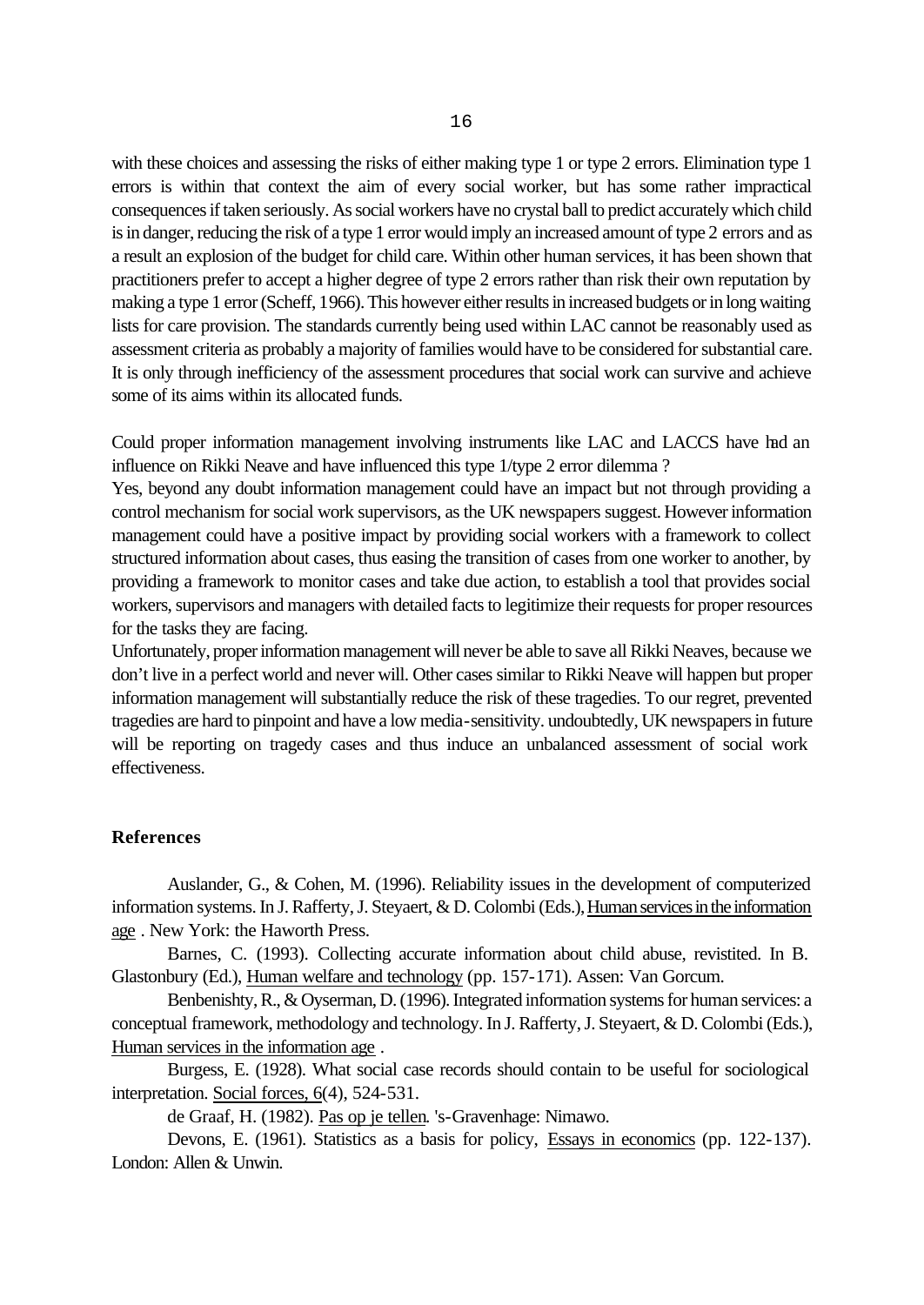Ditton, J. (1979). Controlology, beyond the new criminology. London: MacMillan.

Feldman, M., & March, J. (1981). Information in organizations as signal and symbol. ASQ, 26, 171-186.

Harrod, J. (1988). Collecting accurate information about child abuse. CUSSnet news, winter, 24-27.

Hudson, W. (1996). Professional practice for the 21st century: information implications. In J. Steyaert (Ed.), Information technology and human services, more than computers ? (pp. 117-144). Utrecht: NIZW.

Kagle, J. (1983). The contemporary social work record. Social work, 149-153.

Kagle, J. (1990). Social work records. California: Wadsworth.

Kagle, J. (1993). Record keeping: directions for the 1990s. Social Work, 38(2), 190-196.

Kagle, J. D. (1991). Essential recording: a new approach to teaching practice and recording. Arete, 16(2), 28-33.

Kerslake, A. (1996). The Looking After Children Computer System: developing social work sensitive databases. New Technology in the Human Services, 9(2), 10-14.

Miller, L., Fisher, T., & Sinclair, I. (1993). Decisions to register children as at risk of abuse. Social work and social sciences review,  $4(2)$ , 101-118.

Miller, L. B., & Fisher, T. (1992). Some obstacles to the effective investigation and registration of children at risk - issues gleaned from a worker's perspective. Journal of Social Work Practice, 6(2), 129-140.

Monnickendam, M., Yaniv, H., & Geva, N. (1994). Practitioners and the case record: patterns of use. Administration in Social Work, 18(4), 73-87.

O'Brien, N., McClellan, T., & Alfs, D. (1992). Data collection: are social workers reliable ? Administration in social work, 16(2), 89-99.

Prince, K. (1996). Boring records ? Communication, speech and writing in social work. London: Jessica Kingsley.

Rapp, C., & Poertner, J. (1986). The design of data-based managment reports. Computers in human services, 10(4), 53-64.

Sabbe, H. (1991). Cliëntregistratie onderzocht. , Catholic University of Leuven, Leuven.

Scheff, T. (1966). Being mentally ill: a sociological theory. Chicago: Aldine Publishing Company.

Schreiber, P. (1965). Statistical data in social work and social welfare, Encyclopedia of social work (pp. 853-859). New York: NASW.

SSradu. (1995). Looking After Children Computer System. Bath: University of Bath, Ssradu. Steyaert, J. (1994). The use of client information systems in Israel. (Vol. 3). Jerusalem: Ministry of Labour and Social Affairs.

Steyaert, J., Benbenishty, R., & Silon, L. (1995). Developing comparative social welfare statistics (49). Vienna: European Centre for Social Welfare.

Steyaert, J., Colombi, D., & Rafferty, J. (Eds.). (1996). Human services and information technology, an international perspective. Arena: Avebury.

Steyaert, J., Maes, M., & Smekens, E. (1994). Verplichte cliëntregistratie in het algemeen welzijnswerk . Antwerpen: Universitaire Instelling Antwerpen.

Timms, N. (1972). Recording in social work. Boston: Routledge and Kegan Paul. van Hove, E. (1996). The legislation on privacy protection and social research. In J. Rafferty, J.